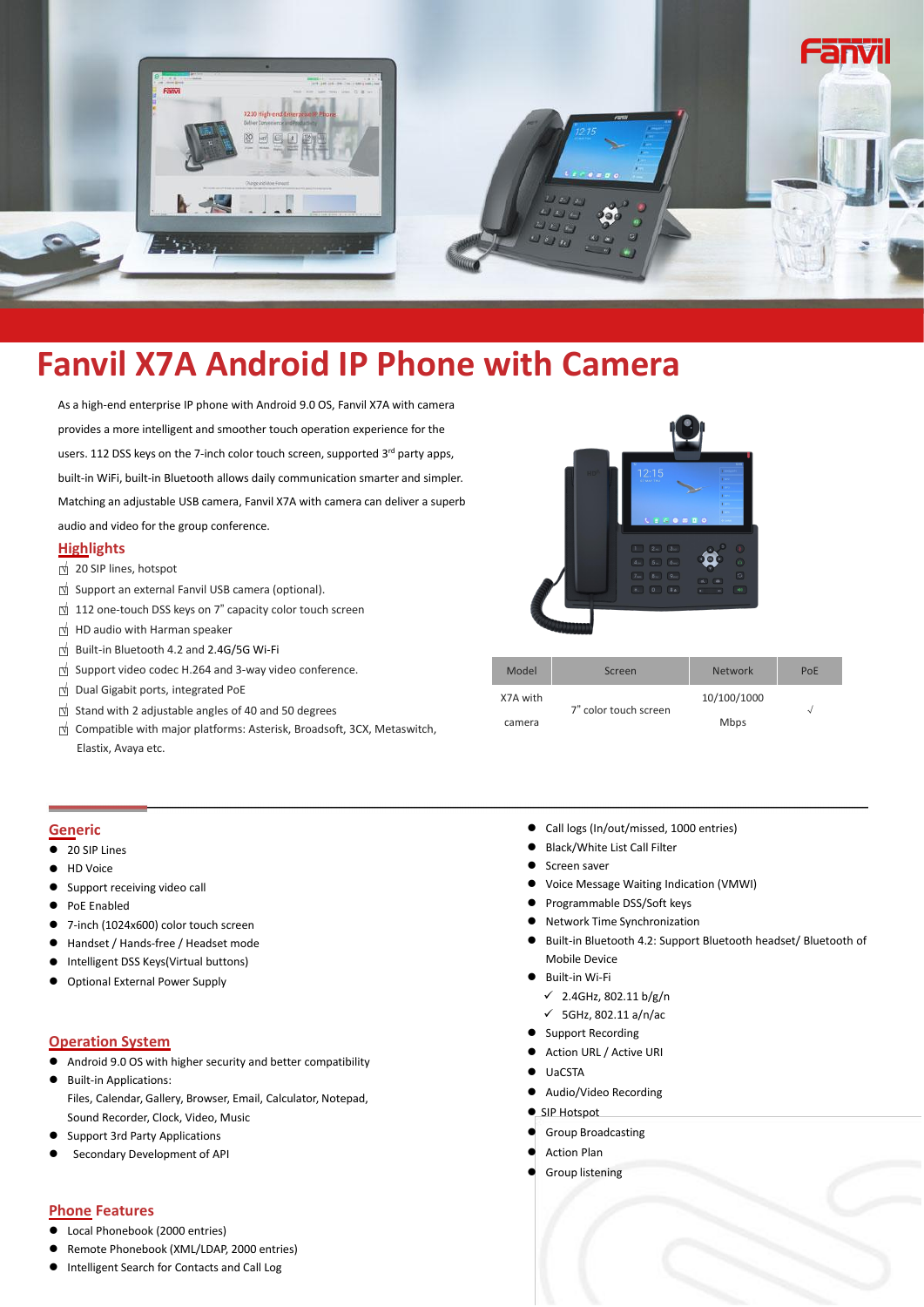## **Call Features**

- Call out / Answer / Reject
- Mute / Unmute (Microphone)
- Call Hold / Resume
- **•** Call Waiting
- **•** Intercom
- Caller ID Display
- Speed Dial
- Anonymous Call (Hide Caller ID)
- Call Forwarding (Always/Busy/No Answer)
- Call Transfer (Attended/Unattended)
- Call Parking/Pick-up (Depending on server)
- **•** Redial
- Do-Not-Disturb
- Auto-Answering
- Voice Message (On server)
- 5-way Audio Conference
- $\bullet$  Hot Line
- **•** Hotdesking
- $\bullet$  BLF

## **Video**

- Video decoding: H.264
- Video call resolution: CIF/VGA/4CIF/720P/1080P
- Image format: JPEG/PNG/BMP
- Video format: MP4
- Bandwidth selection: 64kbps~4Mbps
- Frame rate selection: 5~30fps
- Video from remote site can be displayed in full screen
- 3-way Video Call with External Camera Fanvil CM60
- Optional Fanvil CM60 USB Camera
	- > 2 Mega Pixel
	- $\triangleright$  Plug and Play
	- Flexible Placement and Angle Adjustment
- Video Preview

## **Audio**

- HD Voice Microphone/Speaker (Handset/Hands-free, 0 ~ 7KHz Frequency Response)
- HAC handset
- Wideband ADC/DAC 16KHz Sampling
- Narrowband Codec: G.711a/u, G.729AB, iLBC
- Wideband Codec: G.722, Opus
- Full-duplex Acoustic Echo Canceller (AEC)
- Noise Reduction (NR)
- Packet Loss Concealment (PLC)
- Dynamic Adaptive Jitter Buffer
- DTMF: In-band, Out-of-Band DTMF-Relay(RFC2833) / SIP INFO

#### **Network**

- Physical: 10/100/1000 Mbps Ethernet, dual bridged port for PC bypass
- IP Mode:IPv4
- IP Configuration: Static / DHCP
- Network Access Control: 802.1x
- VPN: OpenVPN (Requires third-party app support)
- $\bullet$  VIAN
- $\bullet$  LLDP
- $\bullet$  CDP
	-
	-
- QoS

#### **Protocols**

- SIP2.0 over UDP/TCP/TLS
- RTP/RTCP/SRTP
- STUN
- DHCP
- $\bullet$  CDP
- $\bullet$  LLDP
- $\bullet$  PPPoE
- 802.1x
- OpenVPN (Requires third-party app support)
- SNTP
- FTP/TFTP
- **•** HTTP/HTTPS
- TR-069

#### **Deployment & Management**

- Auto-Provisioning via FTP/TFTP/HTTP/HTTPS/DHCP OPT66/SIP PNP/TR-069
- Web Management Portal
- Supports the third party communication APP
- Supports Web, Telnet
- Supports encrypted configuration files download with AES
- Supports Web upgrade
- Supports factory reset data

#### **Physical Specifications**

- Color: Black
- LCD x1:7 inch (1024x600) color touch screen
- $\bullet$  Keypad: 26 keys, including
	- $\triangleright$  5 Function keys (Hold, MWI, Mute, Headset, Redial)
	- $\geq 4$  Navigation keys
	- $\geq 1$  OK kev
	- $\geq 1$  Return key
	- 12 Standard Phone Digits keys
	- 2 Volume Control keys, Up/Down
	- $\geq 1$  Hands-free key
- HD Handset (RJ9) x1
- Standard RJ9 Handset Wire x1
- 1.5M CAT5 Ethernet Cable x1
- Back Rack y1
- RJ9 Port x2: Handset x1, Headset x1
- RJ45 Port x2: Network x1, PC x1 (Bridged to Network)
- USB2.0 Port x1: Standard A, Connect with Flash Driver
- $\bullet$  Safety keyhole x1
- Power: 5V/2A or PoE
- Power Consumption (PoE): 1.596~11.86W

 Working Temperature: 0~45℃ ● Working Humidity: 10~95% **•** Installation: Desktop Stand Device Dimensions

Gift Box Dimensions:304x297x66mm

Power Consumption (Adapter): 0.907~9.38W

 Desktop Stand (Angles 1): 268x185x189mm Desktop Stand (Angles 2): 268x201x168mm

Outer CTN Dimensions: 616x358x329mm (10 PCS)